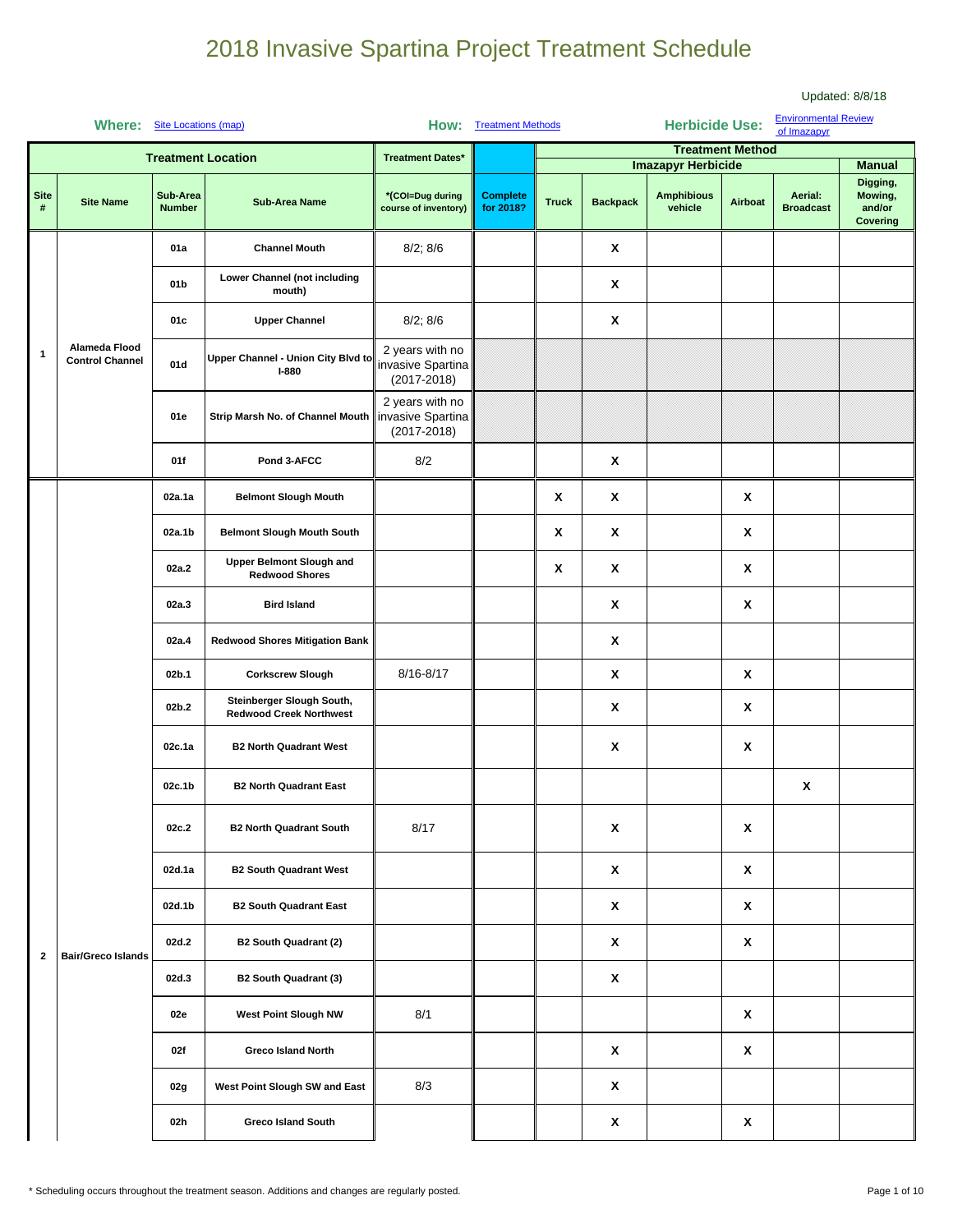| <b>Environmental Review</b><br><b>Herbicide Use:</b><br><b>Where:</b><br>Site Locations (map)<br><b>How:</b> Treatment Methods<br>of Imazapyr |                                             |                           |                                                            |                                          |                              |              |                           |                              |                         |                             |                                           |
|-----------------------------------------------------------------------------------------------------------------------------------------------|---------------------------------------------|---------------------------|------------------------------------------------------------|------------------------------------------|------------------------------|--------------|---------------------------|------------------------------|-------------------------|-----------------------------|-------------------------------------------|
|                                                                                                                                               |                                             |                           | <b>Treatment Location</b>                                  | <b>Treatment Dates*</b>                  |                              |              |                           | <b>Imazapyr Herbicide</b>    | <b>Treatment Method</b> |                             | <b>Manual</b>                             |
| <b>Site</b><br>#                                                                                                                              | <b>Site Name</b>                            | Sub-Area<br><b>Number</b> | <b>Sub-Area Name</b>                                       | *(COI=Dug during<br>course of inventory) | <b>Complete</b><br>for 2018? | <b>Truck</b> | <b>Backpack</b>           | <b>Amphibious</b><br>vehicle | Airboat                 | Aerial:<br><b>Broadcast</b> | Digging,<br>Mowing,<br>and/or<br>Covering |
|                                                                                                                                               |                                             | 02i                       | Ravenswood Slough & Mouth                                  |                                          |                              | X            | X                         |                              | X                       |                             |                                           |
|                                                                                                                                               |                                             | 02j.1                     | Ravenswood Open Space Preserve<br>(north Hwy 84)           | 8/2                                      |                              |              | X                         |                              | X                       |                             |                                           |
|                                                                                                                                               |                                             | 02j.2                     | Ravenswood Open Space Preserve<br>(south Hwy 84)           | 8/2                                      |                              |              | X                         |                              |                         |                             |                                           |
|                                                                                                                                               |                                             | 02k                       | <b>Redwood Creek and Deepwater</b><br>Slough               | 7/20; 8/16-8/17                          |                              |              | X                         |                              | X                       |                             |                                           |
|                                                                                                                                               |                                             | 021                       | Inner Bair Island Restoration                              | 7/27                                     |                              |              | X                         |                              |                         |                             |                                           |
|                                                                                                                                               |                                             | 02m                       | Pond B3 - Middle Bair Island<br>Restoration                | 6/21-6/22; 7/21                          |                              |              |                           |                              | X                       |                             |                                           |
|                                                                                                                                               |                                             | 02n                       | SF <sub>2</sub>                                            |                                          |                              |              | X                         |                              |                         |                             |                                           |
|                                                                                                                                               |                                             | 02o                       | <b>Central Bair</b>                                        | 7/16; 8/1                                |                              |              |                           |                              | X                       |                             |                                           |
| 3                                                                                                                                             | <b>Blackie's Pasture</b>                    | 03a                       | Blackie's Creek (above bridge)                             | No Invasive<br>Spartina 2017             |                              |              |                           |                              |                         |                             |                                           |
|                                                                                                                                               |                                             | 03 <sub>b</sub>           | <b>Blackie's Creek Mouth</b>                               | No Invasive<br>Spartina 2017             |                              |              |                           |                              |                         |                             |                                           |
|                                                                                                                                               |                                             | 04a                       | Corte Madera Ecological Reserve<br>(CMER)                  | 6/21 (COI)                               |                              |              | X                         |                              |                         |                             | X                                         |
|                                                                                                                                               |                                             | 04b                       | <b>College of Marin Ecology Study</b><br>Area              |                                          |                              |              |                           |                              |                         |                             | X                                         |
|                                                                                                                                               |                                             | 04c                       | <b>Piper Park East</b>                                     | 6/4 (COI)                                |                              |              |                           |                              |                         |                             | X                                         |
|                                                                                                                                               |                                             | 04d                       | <b>Piper Park West</b>                                     |                                          |                              |              |                           |                              |                         |                             | X                                         |
|                                                                                                                                               |                                             | 04e                       | Larkspur Ferry Landing Area                                | 7/6                                      |                              |              | X                         |                              |                         |                             | X                                         |
|                                                                                                                                               |                                             | 04f                       | <b>Riviera Circle</b>                                      | 6/13 (COI)                               |                              |              | x                         |                              |                         |                             | X                                         |
| $\pmb{4}$                                                                                                                                     | <b>Corte Madera</b><br><b>Creek Complex</b> | 04g                       | <b>Creekside Park</b>                                      | 6/18 (COI); 7/16                         |                              |              | $\mathbf{x}$              |                              |                         |                             | X                                         |
|                                                                                                                                               |                                             | 04h                       | <b>Upper Corte Madera Creek (Above</b><br>Bon Air Road)    | 6/19 (COI); 7/6;<br>7/16                 |                              |              | X                         |                              |                         |                             | X                                         |
|                                                                                                                                               |                                             | 04i                       | Lower Corte Madera Creek<br>(between Bon Air Rd & HWY 101) | 6/20 (COI); 7/16<br>(COI); 8/13          |                              |              | $\mathbf{x}$              |                              |                         |                             | X                                         |
|                                                                                                                                               |                                             | 04j.1                     | Corte Madera Creek Mouth - North<br><b>Bank</b>            | 6/4 (COI)                                |                              |              | $\pmb{\mathsf{X}}$        |                              |                         |                             | X                                         |
|                                                                                                                                               |                                             | 04j.2                     | Corte Madera Creek Mouth - South<br><b>Bank</b>            |                                          |                              |              | $\pmb{\mathsf{X}}$        |                              |                         |                             | $\pmb{\mathsf{X}}$                        |
|                                                                                                                                               |                                             | 04k                       | Boardwalk No. 1 (Arkites)                                  | 6/20 (COI)                               |                              |              |                           |                              |                         |                             | X                                         |
|                                                                                                                                               |                                             | 041                       | <b>Murphy Creek</b>                                        | 6/19 (COI)                               |                              |              |                           |                              |                         |                             | $\pmb{\mathsf{X}}$                        |
|                                                                                                                                               |                                             | 05a.1                     | Mowry Marsh & Slough                                       | 8/3; 8/15                                |                              |              | $\boldsymbol{\mathsf{x}}$ |                              | X                       |                             |                                           |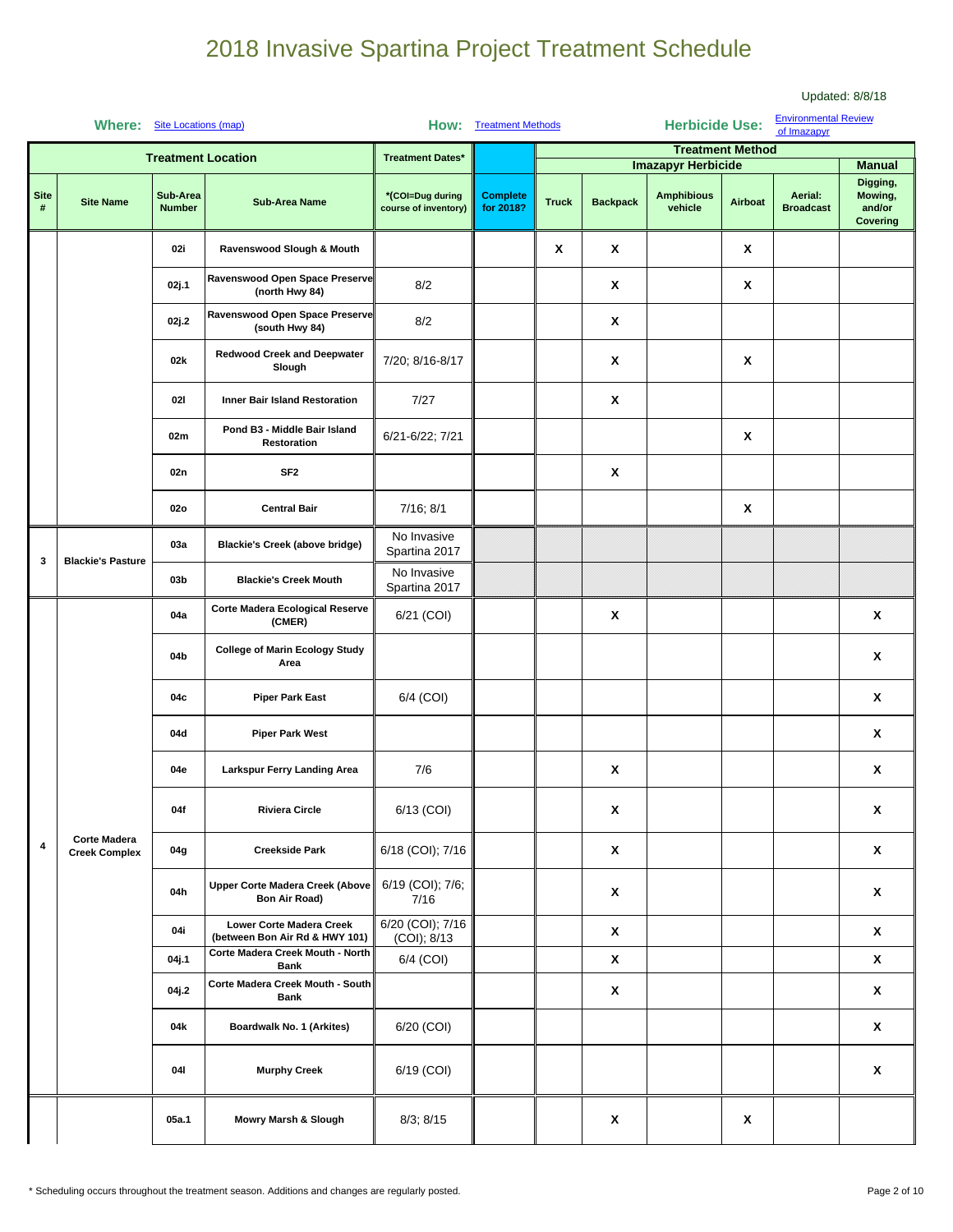|                     | Where:                 | Site Locations (map)      |                                 |                                                         | <b>How:</b> Treatment Methods |              |                    | <b>Herbicide Use:</b>                                     |                           | <b>Environmental Review</b><br>of Imazapyr |                                                                   |
|---------------------|------------------------|---------------------------|---------------------------------|---------------------------------------------------------|-------------------------------|--------------|--------------------|-----------------------------------------------------------|---------------------------|--------------------------------------------|-------------------------------------------------------------------|
|                     |                        |                           | <b>Treatment Location</b>       | <b>Treatment Dates*</b>                                 |                               |              |                    |                                                           | <b>Treatment Method</b>   |                                            |                                                                   |
| <b>Site</b><br>$\#$ | <b>Site Name</b>       | Sub-Area<br><b>Number</b> | <b>Sub-Area Name</b>            | *(COI=Dug during<br>course of inventory)                | <b>Complete</b><br>for 2018?  | <b>Truck</b> | <b>Backpack</b>    | <b>Imazapyr Herbicide</b><br><b>Amphibious</b><br>vehicle | Airboat                   | Aerial:<br><b>Broadcast</b>                | <b>Manual</b><br>Digging,<br>Mowing,<br>and/or<br><b>Covering</b> |
|                     |                        | 05a.2                     | <b>Calaveras Marsh</b>          | 7/20                                                    |                               |              | X                  | $\pmb{\chi}$                                              | $\pmb{\chi}$              |                                            |                                                                   |
|                     |                        | 05b                       | Dumbarton/Audubon               | 8/3; 8/17                                               |                               |              | X                  |                                                           | $\pmb{\mathsf{X}}$        |                                            |                                                                   |
|                     |                        | 05c.1                     | <b>Newark Slough West</b>       | 8/15                                                    |                               |              | X                  |                                                           | X                         |                                            |                                                                   |
|                     | Coyote                 | 05c.2                     | <b>Newark Slough East</b>       |                                                         |                               |              | X                  |                                                           | $\pmb{\mathsf{X}}$        |                                            |                                                                   |
| 5                   | Creek/Mowry<br>Complex | 05d                       | <b>LaRiviere Marsh</b>          |                                                         |                               |              | X                  |                                                           |                           |                                            |                                                                   |
|                     |                        | 05e                       | <b>Mayhew's Landing</b>         |                                                         |                               |              | X                  |                                                           |                           |                                            |                                                                   |
|                     |                        | 05f                       | Coyote Creek- Alameda County    |                                                         |                               |              | X                  |                                                           | X                         |                                            |                                                                   |
|                     |                        | 05g                       | Cargill Pond (W Hotel)          |                                                         |                               |              | X                  |                                                           |                           |                                            |                                                                   |
|                     |                        | 05h                       | <b>Plummer Creek Mitigation</b> |                                                         |                               |              | X                  |                                                           |                           |                                            |                                                                   |
|                     |                        | 05i                       | <b>Island Ponds</b>             |                                                         |                               |              |                    |                                                           | X                         |                                            |                                                                   |
| 6                   | Emeryville             | 06a                       | <b>Emeryville Crescent East</b> |                                                         |                               |              | X                  |                                                           |                           |                                            |                                                                   |
|                     | Crescent               | 06b                       | <b>Emeryville Crescent West</b> | 9/5                                                     |                               |              | X                  |                                                           |                           |                                            |                                                                   |
| $\overline{7}$      | Oro Loma Marsh         | 07a                       | Oro Loma Marsh-East             | 9/4                                                     |                               |              | $\pmb{\mathsf{x}}$ |                                                           | X                         |                                            |                                                                   |
|                     |                        | 07b                       | Oro Loma Marsh-West             | 9/4                                                     |                               |              | X                  |                                                           | X                         |                                            |                                                                   |
| 8                   | Palo Alto Baylands     | 8                         | Palo Alto Baylands              |                                                         |                               | X            | X                  |                                                           | X                         |                                            |                                                                   |
| 9                   | <b>Tiscornia Marsh</b> | 9                         | <b>Tiscornia Marsh</b>          |                                                         |                               |              | X                  |                                                           |                           |                                            |                                                                   |
|                     |                        | 10a                       | <b>Whittel Marsh</b>            |                                                         |                               |              | X                  |                                                           |                           |                                            |                                                                   |
| 10                  | <b>Point Pinole</b>    | 10 <sub>b</sub>           | Southern Marsh                  | 8/17                                                    |                               |              | X                  |                                                           | X                         |                                            |                                                                   |
|                     | <b>Marshes</b>         | 10c                       | <b>Giant Marsh</b>              | 8/17                                                    |                               |              | X                  |                                                           | $\boldsymbol{\mathsf{X}}$ |                                            |                                                                   |
|                     |                        | <b>10d</b>                | <b>Breuner Marsh</b>            |                                                         |                               |              | X                  |                                                           |                           |                                            |                                                                   |
| 11                  | Southampton<br>Marsh   | 11                        | <b>Southampton Marsh</b>        | 4/8                                                     |                               |              | X                  |                                                           |                           |                                            |                                                                   |
|                     |                        | 12a                       | Pier 94                         | 3 years with no<br>invasive Spartina<br>$(2016 - 2018)$ |                               |              |                    |                                                           |                           |                                            |                                                                   |
|                     |                        | 12 <sub>b</sub>           | Pier 98/Heron's Head            | No Invasive<br>Spartina 2018                            |                               |              |                    |                                                           |                           |                                            |                                                                   |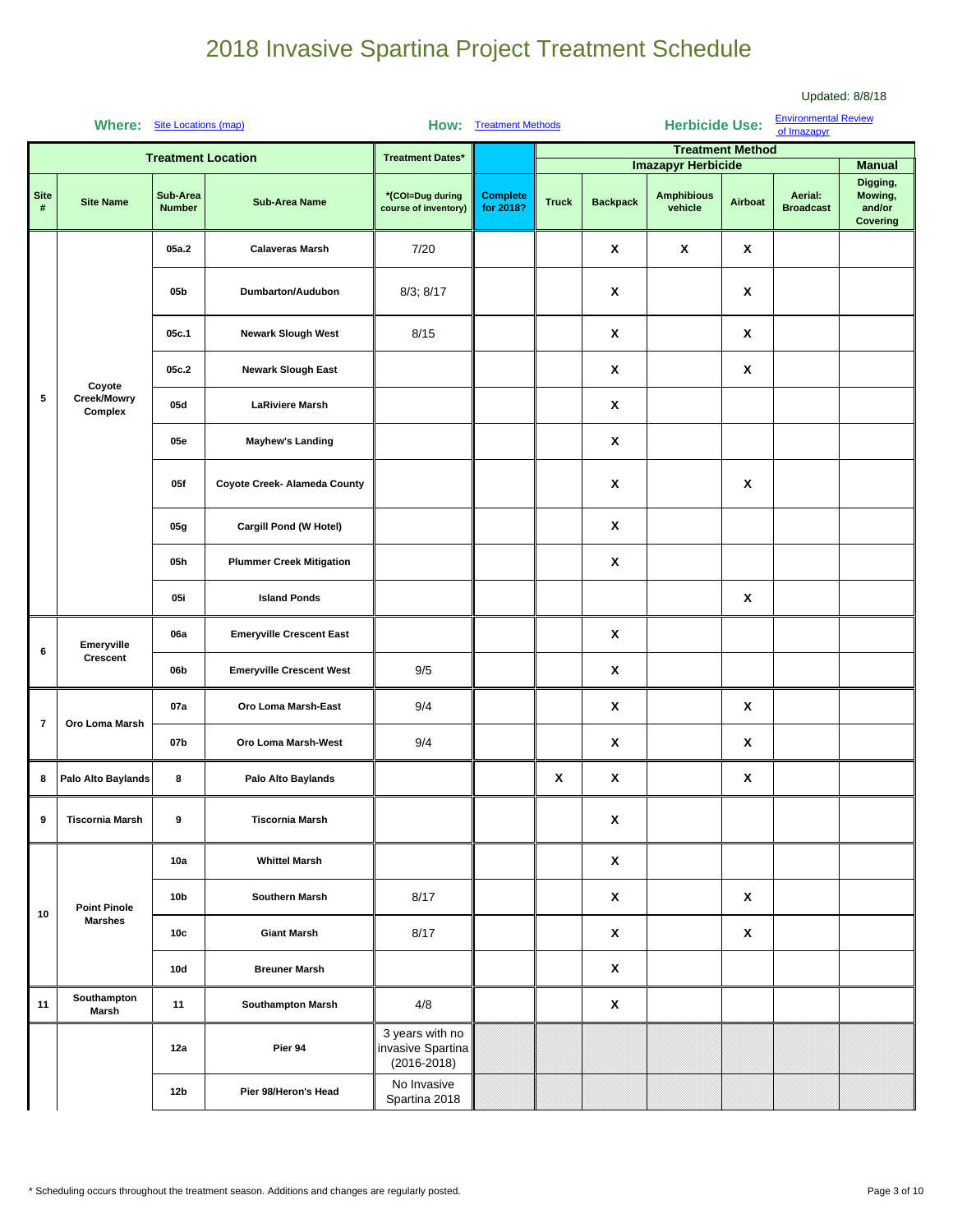|                  | <b>Where:</b>                  | <b>Site Locations (map)</b> |                                                           | How:                                                    | <b>Treatment Methods</b>     |              |                    | <b>Herbicide Use:</b>                                     |                         | <b>Environmental Review</b><br>of Imazapyr |                                                            |
|------------------|--------------------------------|-----------------------------|-----------------------------------------------------------|---------------------------------------------------------|------------------------------|--------------|--------------------|-----------------------------------------------------------|-------------------------|--------------------------------------------|------------------------------------------------------------|
|                  |                                |                             | <b>Treatment Location</b>                                 | <b>Treatment Dates*</b>                                 |                              |              |                    |                                                           | <b>Treatment Method</b> |                                            |                                                            |
| <b>Site</b><br># | <b>Site Name</b>               | Sub-Area<br><b>Number</b>   | <b>Sub-Area Name</b>                                      | *(COI=Dug during<br>course of inventory)                | <b>Complete</b><br>for 2018? | <b>Truck</b> | <b>Backpack</b>    | <b>Imazapyr Herbicide</b><br><b>Amphibious</b><br>vehicle | Airboat                 | Aerial:<br><b>Broadcast</b>                | <b>Manual</b><br>Digging,<br>Mowing,<br>and/or<br>Covering |
|                  |                                | 12c                         | <b>India Basin</b>                                        | 5 years with no<br>invasive Spartina<br>$(2014 - 2018)$ |                              |              |                    |                                                           |                         |                                            |                                                            |
|                  |                                | 12d                         | <b>Hunters Point Naval Reserve</b>                        | No Invasive<br>Spartina 2017                            |                              |              |                    |                                                           |                         |                                            |                                                            |
| 12               | Southeast San<br>Franciso      | 12e                         | <b>Yosemite Channel</b>                                   |                                                         |                              |              | χ                  |                                                           |                         |                                            |                                                            |
|                  |                                | 12f                         | <b>Candlestick Cove</b>                                   | 4 years with no<br>invasive Spartina<br>$(2015 - 2018)$ |                              |              |                    |                                                           |                         |                                            |                                                            |
|                  |                                | 12g                         | <b>Crissy Field</b>                                       | 4 years with no<br>invasive Spartina<br>$(2014 - 2017)$ |                              |              |                    |                                                           |                         |                                            |                                                            |
|                  |                                | 12h                         | Yerba Buena Island                                        | 4 years with no<br>invasive Spartina<br>$(2014 - 2017)$ |                              |              |                    |                                                           |                         |                                            |                                                            |
|                  |                                | 12i                         | <b>Mission Creek</b>                                      | 5 years with no<br>invasive Spartina<br>$(2014 - 2018)$ |                              |              |                    |                                                           |                         |                                            |                                                            |
|                  |                                | 13a                         | Old Alameda Creek North Bank                              | 3 years with no<br>invasive Spartina<br>$(2015 - 2017)$ |                              |              |                    |                                                           |                         |                                            |                                                            |
|                  |                                | 13 <sub>b</sub>             | Old Alameda Creek Island                                  |                                                         |                              |              | X                  |                                                           |                         |                                            |                                                            |
|                  |                                | 13c                         | Old Alameda Creek South Bank                              |                                                         |                              |              | X                  |                                                           |                         |                                            |                                                            |
|                  |                                | 13d                         | <b>Whale's Tail North Fluke</b>                           |                                                         |                              |              | X                  |                                                           |                         |                                            |                                                            |
|                  |                                | 13e                         | <b>Whale's Tail South Fluke</b>                           |                                                         |                              |              | X                  |                                                           |                         |                                            |                                                            |
|                  |                                | 13f                         | <b>Cargill Mitigation Marsh</b>                           |                                                         |                              |              | X                  |                                                           |                         |                                            |                                                            |
| 13               | <b>Whale's Tail</b><br>Complex | 13g                         | <b>Upstream of 20 Tide Gates</b>                          | 2 years with no<br>invasive Spartina<br>$(2016 - 2017)$ |                              |              |                    |                                                           |                         |                                            |                                                            |
|                  |                                | 13h                         | <b>Eden Landing-North Creek</b>                           | 2 years with no<br>invasive Spartina<br>$(2016 - 2017)$ |                              |              |                    |                                                           |                         |                                            |                                                            |
|                  |                                | 13i                         | Eden Landing-Pond 10                                      |                                                         |                              |              | X                  |                                                           |                         |                                            |                                                            |
|                  |                                | 13ј                         | Eden Landing-Mt Eden Creek                                |                                                         |                              |              | X                  |                                                           |                         |                                            |                                                            |
|                  |                                | 13k                         | <b>Eden Landing Reserve South-</b><br>North Creek Marsh   | 8/9                                                     |                              |              | $\mathbf{x}$       |                                                           |                         |                                            |                                                            |
|                  |                                | 13I                         | Eden Landing Reserve North- Mt<br><b>Eden Creek Marsh</b> |                                                         |                              |              | X                  |                                                           |                         |                                            |                                                            |
|                  |                                | 13m                         | Eden Landing - Pond E8A, E9, and<br>E8X                   | 8/3                                                     |                              |              | $\mathbf{x}$       |                                                           | X                       |                                            |                                                            |
|                  |                                | 15a.1                       | <b>Charleston Slough to</b><br><b>Mountainview Slough</b> |                                                         |                              |              | $\pmb{\mathsf{X}}$ |                                                           |                         |                                            |                                                            |
|                  |                                | 15a.2                       | <b>Stevens Ck to Guadalupe SI</b>                         |                                                         |                              |              | X                  |                                                           |                         |                                            |                                                            |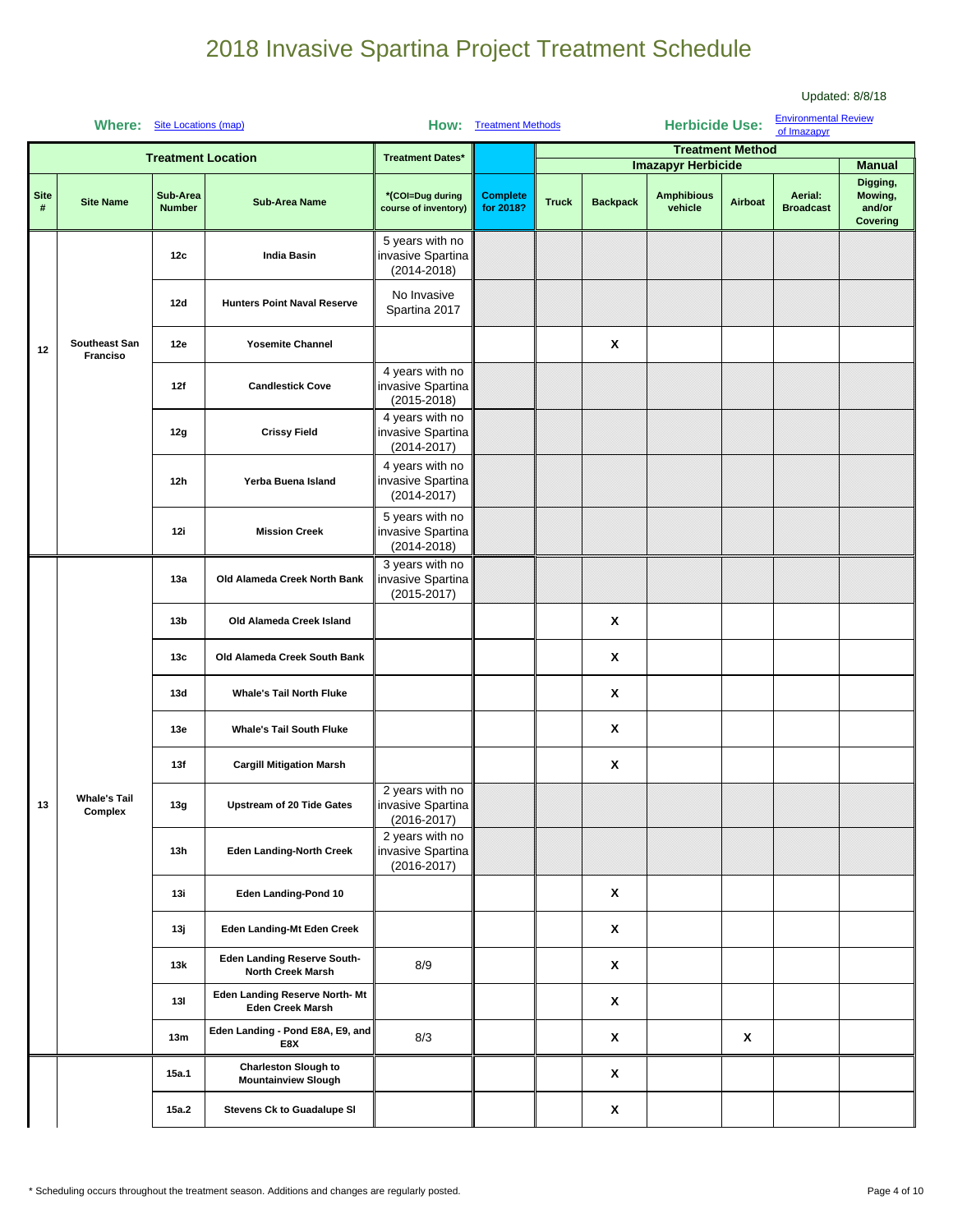|                  | Where:                                    | Site Locations (map)      |                                                                                                 |                                          | <b>How:</b> Treatment Methods |              |                    | <b>Herbicide Use:</b>        |                         | <b>Environmental Review</b><br>of Imazapyr |                                           |
|------------------|-------------------------------------------|---------------------------|-------------------------------------------------------------------------------------------------|------------------------------------------|-------------------------------|--------------|--------------------|------------------------------|-------------------------|--------------------------------------------|-------------------------------------------|
|                  |                                           |                           | <b>Treatment Location</b>                                                                       | <b>Treatment Dates*</b>                  |                               |              |                    | <b>Imazapyr Herbicide</b>    | <b>Treatment Method</b> |                                            | <b>Manual</b>                             |
| <b>Site</b><br># | <b>Site Name</b>                          | Sub-Area<br><b>Number</b> | <b>Sub-Area Name</b>                                                                            | *(COI=Dug during<br>course of inventory) | <b>Complete</b><br>for 2018?  | <b>Truck</b> | <b>Backpack</b>    | <b>Amphibious</b><br>vehicle | Airboat                 | Aerial:<br><b>Broadcast</b>                | Digging,<br>Mowing,<br>and/or<br>Covering |
|                  |                                           | 15a.3                     | <b>Guadalupe Slough</b>                                                                         |                                          |                               |              | $\pmb{\mathsf{x}}$ |                              |                         |                                            |                                           |
| 15               | <b>South Bay Marshes</b>                  | 15a.4                     | <b>Alviso Slough</b>                                                                            | $8/1 - 8/2$                              |                               |              | X                  |                              | X                       |                                            |                                           |
|                  |                                           | 15a.5                     | <b>Coyote Creek to Artesian Slough</b>                                                          |                                          |                               |              | $\pmb{\mathsf{X}}$ |                              | X                       |                                            |                                           |
|                  |                                           | 15a.6                     | Knapp Tract (Pond A6)                                                                           | 8/1                                      |                               |              |                    |                              | X                       |                                            |                                           |
|                  |                                           | 15b                       | Faber/Laumeister Marsh                                                                          | 8/18; 8/20                               |                               |              | X                  |                              |                         |                                            |                                           |
|                  |                                           | 15c                       | <b>Shoreline Regional Park</b>                                                                  |                                          |                               |              | X                  |                              |                         |                                            |                                           |
| 16               | <b>Cooley Landing</b><br><b>Salt Pond</b> | 16.1                      | <b>Cooley Landing Central</b>                                                                   | 8/30-8/31                                |                               | X            | X                  |                              | X                       |                                            |                                           |
|                  | Restoration                               | 16.2                      | <b>Cooley Landing East</b>                                                                      |                                          |                               | X            | X                  |                              | X                       |                                            |                                           |
|                  |                                           | 17a                       | Alameda Island South (Elsie<br>Roemer Bird Sanctuary, Crown<br>Memorial State Beach, Crab Cove) | 7/19                                     |                               |              | X                  |                              |                         |                                            |                                           |
|                  |                                           | 17b                       | <b>Bay Farm Island</b>                                                                          | 7/19                                     |                               |              | X                  |                              |                         |                                            |                                           |
|                  |                                           | 17c.1                     | <b>Arrowhead Marsh West</b>                                                                     | 11/13-11/14                              |                               |              | X                  |                              | Χ                       |                                            |                                           |
|                  |                                           | 17c.2                     | <b>Arrowhead Marsh East</b>                                                                     |                                          |                               |              |                    | WILL NOT BE TREATED IN 2018  |                         |                                            |                                           |
|                  |                                           | 17d.1                     | <b>MLK Regional Shoreline - Fan</b><br><b>Marsh Shoreline</b>                                   | 7/18                                     | Yes                           |              |                    |                              | X                       |                                            |                                           |
|                  |                                           | 17d.2                     | Airport Channel - MLK Shoreline                                                                 | 7/18                                     | Yes                           |              | X                  |                              |                         |                                            |                                           |
|                  |                                           | 17d.3                     | <b>East Creek -MLK Shoreline</b>                                                                | 7/18-7/19                                | Yes                           |              | $\pmb{\mathsf{X}}$ |                              |                         |                                            |                                           |
|                  |                                           | 17d.4                     | <b>MLK Regional Shoreline-Damon</b><br>Marsh                                                    |                                          |                               |              |                    | X                            | X                       |                                            |                                           |
|                  | Alameda/                                  | 17d.5                     | Damon SI/Elmhurst Cr - MLK<br>Shoreline                                                         | 7/19                                     | Yes                           |              | $\pmb{\mathsf{X}}$ |                              |                         |                                            |                                           |
| 17               | San Leandro Bay<br>Complex                | 17e.1                     | San Leandro Creek North                                                                         | 7/18                                     | Yes                           |              | X                  |                              |                         |                                            |                                           |
|                  |                                           | 17e.2                     | San Leandro Creek South                                                                         | 7/18                                     | Yes                           |              | X                  |                              |                         |                                            |                                           |
|                  |                                           | 17f                       | <b>Oakland Inner Harbor</b>                                                                     | 8/6                                      |                               |              | X                  |                              | X                       |                                            |                                           |
|                  |                                           | 17g                       | <b>Coast Guard Island</b>                                                                       |                                          |                               |              | $\pmb{\mathsf{X}}$ |                              |                         |                                            |                                           |
|                  |                                           | 17h                       | <b>MLK New Marsh</b>                                                                            |                                          |                               |              |                    | WILL NOT BE TREATED IN 2018  |                         |                                            |                                           |
|                  |                                           | 17i                       | <b>Coliseum Channels</b>                                                                        |                                          |                               |              | X                  |                              |                         |                                            |                                           |
|                  |                                           | 17 j                      | Fan Marsh                                                                                       |                                          |                               |              |                    | WILL NOT BE TREATED IN 2018  |                         |                                            |                                           |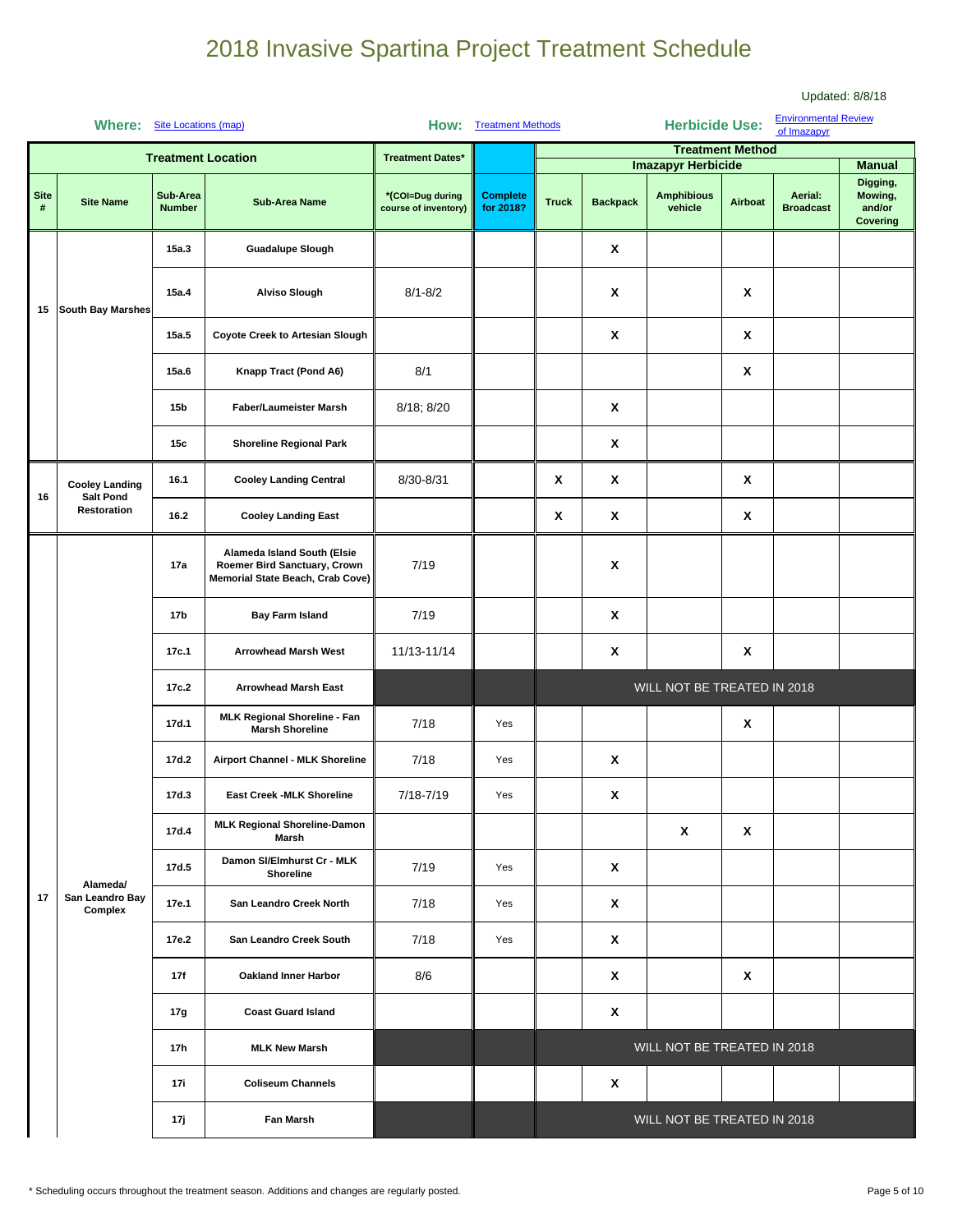|                  | Where: Site Locations (map)     |                           |                                                                |                                                         | <b>Environmental Review</b><br><b>Herbicide Use:</b><br><b>How:</b> Treatment Methods<br>of Imazapyr |              |                    |                                                      |         |                             |                                                  |
|------------------|---------------------------------|---------------------------|----------------------------------------------------------------|---------------------------------------------------------|------------------------------------------------------------------------------------------------------|--------------|--------------------|------------------------------------------------------|---------|-----------------------------|--------------------------------------------------|
|                  |                                 |                           | <b>Treatment Location</b>                                      | <b>Treatment Dates*</b>                                 |                                                                                                      |              |                    | <b>Treatment Method</b><br><b>Imazapyr Herbicide</b> |         |                             | <b>Manual</b>                                    |
| <b>Site</b><br># | <b>Site Name</b>                | Sub-Area<br><b>Number</b> | <b>Sub-Area Name</b>                                           | *(COI=Dug during<br>course of inventory)                | <b>Complete</b><br>for 2018?                                                                         | <b>Truck</b> | <b>Backpack</b>    | <b>Amphibious</b><br>vehicle                         | Airboat | Aerial:<br><b>Broadcast</b> | Digging,<br>Mowing,<br>and/or<br><b>Covering</b> |
|                  |                                 | 17k                       | <b>Airport Channel</b>                                         | 7/18                                                    | Yes                                                                                                  |              | X                  |                                                      | Χ       |                             |                                                  |
|                  |                                 | 171                       | <b>Doolittle Pond</b>                                          | 7/18                                                    | Yes                                                                                                  |              | $\pmb{\mathsf{x}}$ |                                                      |         |                             |                                                  |
|                  |                                 | 17 <sub>m</sub>           | Alameda Island East: Aeolian<br>Yacht Club & Eastern Shoreline | 7/19                                                    |                                                                                                      |              | X                  |                                                      |         |                             |                                                  |
|                  |                                 | 18a                       | <b>Colma Creek</b>                                             | No invasive<br>Spartina 2018                            |                                                                                                      |              |                    |                                                      |         |                             |                                                  |
|                  |                                 | 18b                       | Navigable Slough                                               | 2 years with no<br>invasive Spartina<br>$(2017 - 2018)$ |                                                                                                      |              |                    |                                                      |         |                             |                                                  |
|                  |                                 | 18с                       | Old Shipyard                                                   | 5 years with no<br>invasive Spartina<br>$(2014 - 2018)$ |                                                                                                      |              |                    |                                                      |         |                             |                                                  |
| 18               | Colma Creek/<br>San Bruno Marsh | 18d                       | Inner Harbor                                                   | 5 years with no<br>invasive Spartina<br>$(2014 - 2018)$ |                                                                                                      |              |                    |                                                      |         |                             |                                                  |
|                  | Complex                         | 18e                       | Sam Trans Peninsula                                            | No invasive<br>Spartina 2018                            |                                                                                                      |              |                    |                                                      |         |                             |                                                  |
|                  |                                 | 18f                       | <b>Confluence Marsh</b>                                        | 2 years with no<br>invasive Spartina<br>$(2017 - 2018)$ |                                                                                                      |              |                    |                                                      |         |                             |                                                  |
|                  |                                 | 18g                       | San Bruno Marsh                                                | 7/25                                                    |                                                                                                      |              | $\pmb{\mathsf{x}}$ |                                                      |         |                             |                                                  |
|                  |                                 | 18h                       | San Bruno Creek                                                | 8/10                                                    |                                                                                                      |              | $\pmb{\mathsf{x}}$ |                                                      |         |                             |                                                  |
|                  |                                 | 19a                       | <b>Brisbane Lagoon</b>                                         | 4 years with no<br>invasive Spartina<br>$(2015 - 2018)$ |                                                                                                      |              |                    |                                                      |         |                             |                                                  |
|                  |                                 | 19b                       | <b>Sierra Point</b>                                            | 4 years with no<br>invasive Spartina<br>$(2015 - 2018)$ |                                                                                                      |              |                    |                                                      |         |                             |                                                  |
|                  |                                 | 19c                       | <b>Oyster Cove</b>                                             | 3 years with no<br>invasive Spartina<br>$(2015 - 2018)$ |                                                                                                      |              |                    |                                                      |         |                             |                                                  |
|                  |                                 | 19d                       | <b>Oyster Point Marina</b>                                     | 4 years with no<br>invasive Spartina<br>$(2015 - 2018)$ |                                                                                                      |              |                    |                                                      |         |                             |                                                  |
|                  |                                 | 19e                       | <b>Oyster Point Park</b>                                       | 3 years with no<br>invasive Spartina<br>$(2015 - 2018)$ |                                                                                                      |              |                    |                                                      |         |                             |                                                  |
|                  |                                 | 19f                       | Point San Bruno                                                | No invasive<br>Spartina 2018                            |                                                                                                      |              |                    |                                                      |         |                             |                                                  |
|                  |                                 | 19g                       | Seaplane Harbor                                                |                                                         |                                                                                                      |              | $\pmb{\mathsf{x}}$ |                                                      |         |                             |                                                  |
|                  |                                 | 19h                       | <b>SFO</b>                                                     |                                                         |                                                                                                      |              | X                  |                                                      | X       |                             |                                                  |
|                  |                                 | 19i                       | <b>Mills Creek Mouth</b>                                       |                                                         |                                                                                                      |              | X                  |                                                      | X       |                             |                                                  |
| 19               | West San                        | 19ј                       | <b>Easton Creek Mouth</b>                                      |                                                         |                                                                                                      |              | X                  |                                                      | X       |                             |                                                  |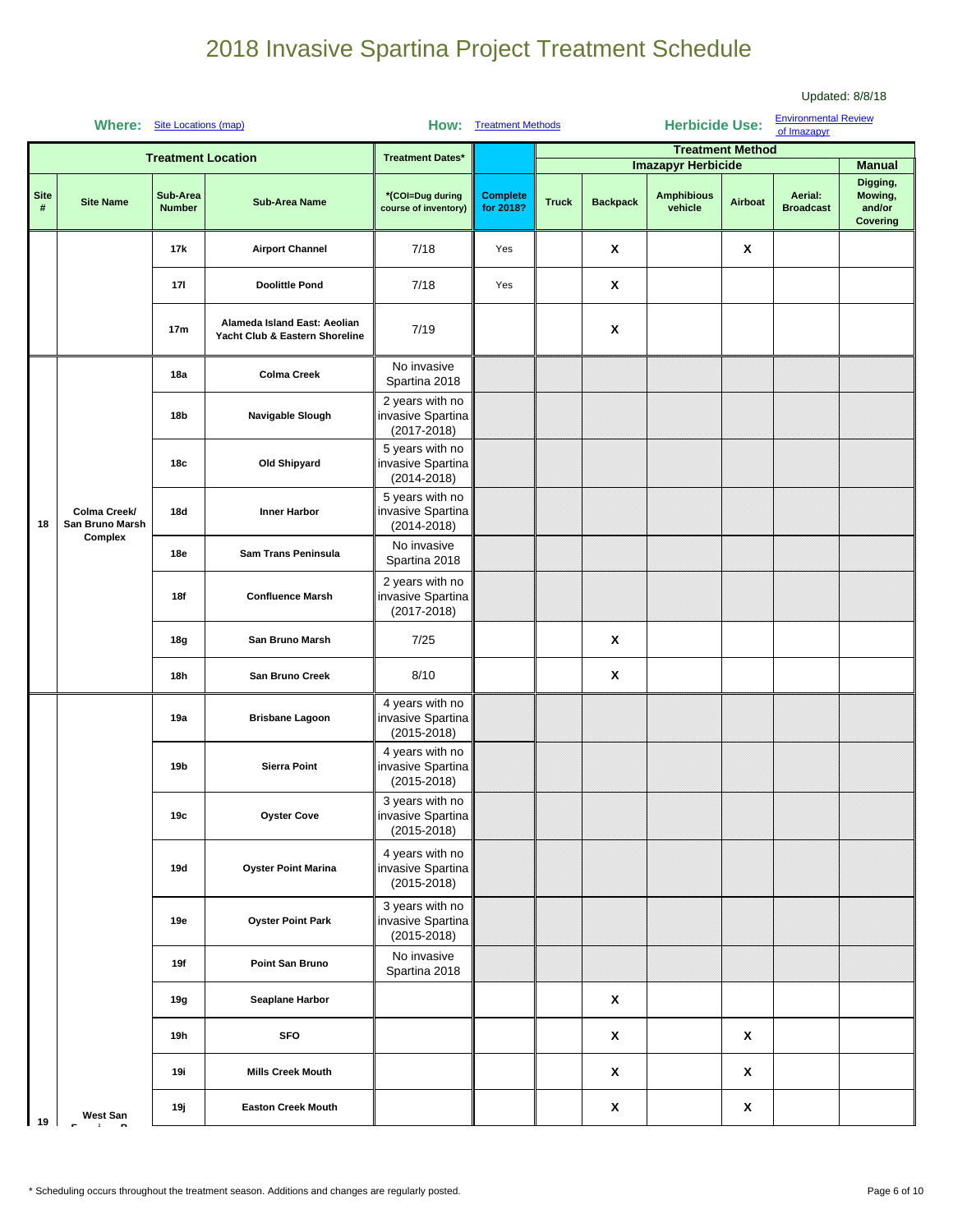|                  | Where: Site Locations (map)               |                           |                                                  |                                                         | <b>How:</b> Treatment Methods |              |                 | <b>Herbicide Use:</b>                                |                    | <b>Environmental Review</b><br>of Imazapyr |                                                  |
|------------------|-------------------------------------------|---------------------------|--------------------------------------------------|---------------------------------------------------------|-------------------------------|--------------|-----------------|------------------------------------------------------|--------------------|--------------------------------------------|--------------------------------------------------|
|                  |                                           |                           | <b>Treatment Location</b>                        | <b>Treatment Dates*</b>                                 |                               |              |                 | <b>Treatment Method</b><br><b>Imazapyr Herbicide</b> |                    |                                            | <b>Manual</b>                                    |
| <b>Site</b><br># | <b>Site Name</b><br><b>Francisco Bay</b>  | Sub-Area<br><b>Number</b> | <b>Sub-Area Name</b>                             | *(COI=Dug during<br>course of inventory)                | <b>Complete</b><br>for 2018?  | <b>Truck</b> | <b>Backpack</b> | <b>Amphibious</b><br>vehicle                         | Airboat            | Aerial:<br><b>Broadcast</b>                | Digging,<br>Mowing,<br>and/or<br><b>Covering</b> |
|                  |                                           | 19 <sub>k</sub>           | Sanchez Marsh                                    | 6/5 (COI); 8/14                                         |                               |              | X               |                                                      | $\pmb{\mathsf{x}}$ |                                            | X                                                |
|                  |                                           | 191                       | <b>Burlingame Lagoon</b>                         | 8/14                                                    |                               |              | X               |                                                      |                    |                                            | X                                                |
|                  |                                           | 19m                       | <b>Fisherman's Park</b>                          | 7 years with no<br>invasive Spartina<br>$(2012 - 2018)$ |                               |              |                 |                                                      |                    |                                            |                                                  |
|                  |                                           | 19n                       | Coyote Point Marina / Marsh                      | No invasive<br>Spartina 2018                            |                               |              |                 |                                                      |                    |                                            |                                                  |
|                  |                                           | <b>19o</b>                | San Mateo Creek /<br><b>Ryder Park</b>           | 7/20                                                    |                               |              | X               |                                                      |                    |                                            |                                                  |
|                  |                                           | 19p.1                     | Seal Slough Mouth -<br><b>Central Marsh</b>      |                                                         |                               |              | X               |                                                      | X                  |                                            |                                                  |
|                  |                                           | 19p.2                     | Seal Slough Mouth -<br><b>Peripheral Marshes</b> |                                                         |                               |              | X               |                                                      | X                  |                                            |                                                  |
|                  |                                           | 19q                       | <b>Foster City</b>                               | 7/20                                                    |                               |              | X               |                                                      |                    |                                            |                                                  |
|                  |                                           | 19r                       | Anza Lagoon                                      | 3 years with no<br>invasive Spartina<br>$(2016 - 2018)$ |                               |              |                 |                                                      |                    |                                            |                                                  |
|                  |                                           | 19s                       | <b>Maple Street Channel</b>                      | 6/29 (COI)                                              |                               |              |                 |                                                      |                    |                                            | X                                                |
|                  |                                           | 20a                       | <b>Oyster Bay Regional Shoreline</b>             | 7/17                                                    |                               |              | X               |                                                      | X                  |                                            |                                                  |
|                  |                                           | 20b                       | Oakland Metropolitan Golf Links                  | 7/5                                                     |                               |              | Χ               |                                                      |                    |                                            |                                                  |
|                  |                                           | 20c                       | Dog Bone Marsh                                   |                                                         |                               |              | X               |                                                      |                    |                                            |                                                  |
|                  |                                           | 20d.1                     | <b>Citation Marsh South</b>                      |                                                         |                               |              |                 |                                                      |                    |                                            |                                                  |
|                  |                                           | 20d.2                     | <b>Citation Marsh North</b>                      |                                                         |                               |              |                 | WILL NOT BE TREATED IN 2018                          |                    |                                            |                                                  |
|                  |                                           | <b>20e</b>                | <b>East Marsh</b>                                |                                                         |                               |              | X               |                                                      |                    |                                            |                                                  |
|                  |                                           | <b>20f</b>                | <b>North Marsh</b>                               |                                                         |                               |              |                 | WILL NOT BE TREATED IN 2018                          |                    |                                            |                                                  |
|                  |                                           | 20g                       | <b>Bunker Marsh</b>                              |                                                         |                               |              |                 | WILL NOT BE TREATED IN 2018                          |                    |                                            |                                                  |
|                  |                                           | 20h.1                     | San Lorenzo Creek & Mouth North                  |                                                         |                               |              | X               |                                                      |                    |                                            |                                                  |
|                  |                                           | 20h.2                     | San Lorenzo Creek & Mouth South                  | 7/19                                                    |                               |              | X               |                                                      |                    |                                            |                                                  |
|                  |                                           | <b>20i</b>                | <b>Bockmann Channel</b>                          |                                                         |                               |              | X               |                                                      |                    |                                            |                                                  |
|                  |                                           | 20 j                      | <b>Sulphur Creek</b>                             | 7/19                                                    |                               |              | X               |                                                      |                    |                                            |                                                  |
| 20               | San Leandro /<br><b>Harnmard Okazalia</b> | 20k                       | <b>Hayward Landing</b>                           |                                                         |                               |              | X               |                                                      |                    |                                            |                                                  |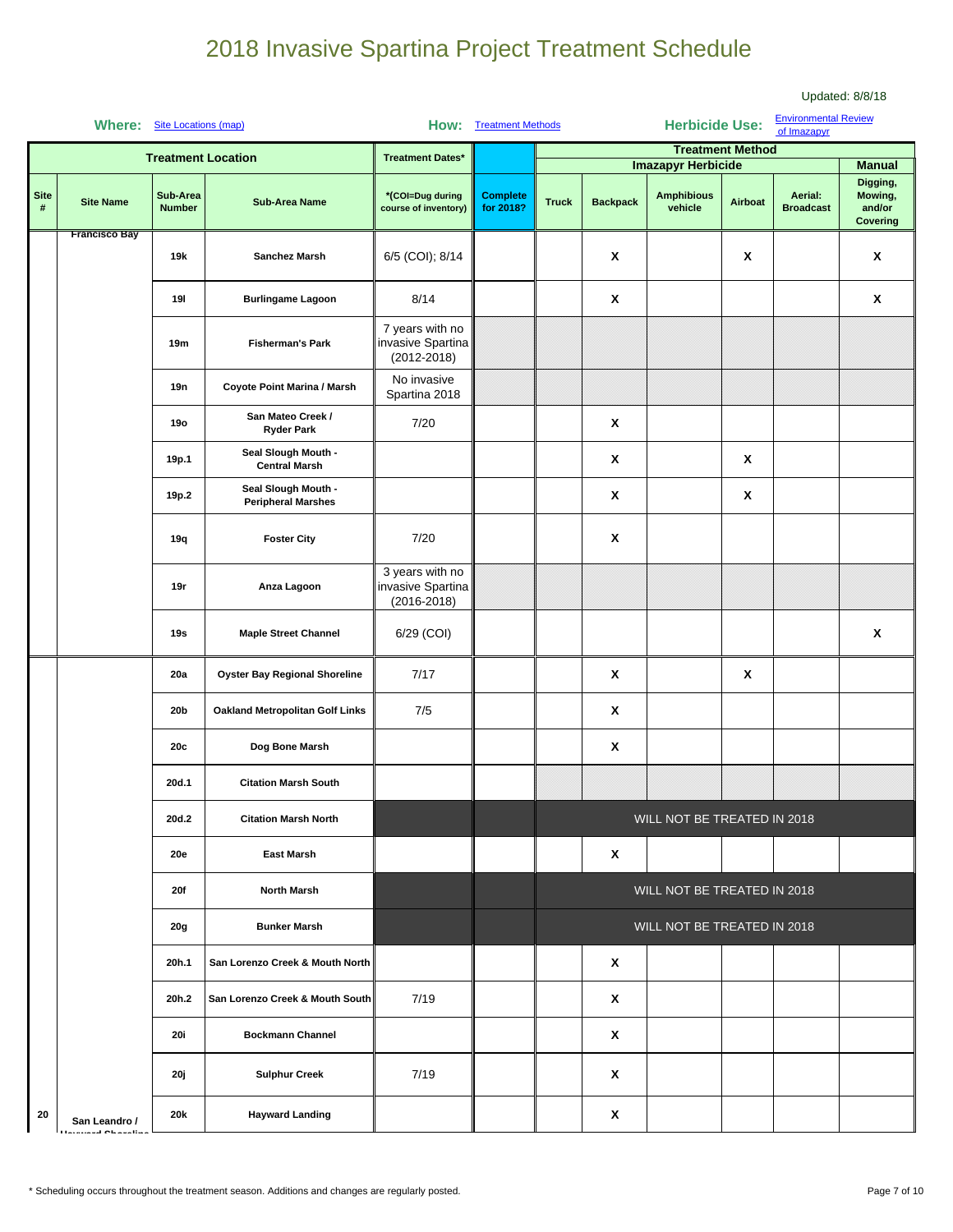|                     | Where: Site Locations (map)  |                           |                                                  |                                                         | <b>Environmental Review</b><br><b>Herbicide Use:</b><br>How: Treatment Methods<br>of Imazapyr |              |                    |                                                           |                           |                             |                                           |
|---------------------|------------------------------|---------------------------|--------------------------------------------------|---------------------------------------------------------|-----------------------------------------------------------------------------------------------|--------------|--------------------|-----------------------------------------------------------|---------------------------|-----------------------------|-------------------------------------------|
|                     |                              |                           | <b>Treatment Location</b>                        | <b>Treatment Dates*</b>                                 |                                                                                               |              |                    |                                                           | <b>Treatment Method</b>   |                             | <b>Manual</b>                             |
| <b>Site</b><br>$\#$ | <b>Site Name</b>             | Sub-Area<br><b>Number</b> | <b>Sub-Area Name</b>                             | *(COI=Dug during<br>course of inventory)                | <b>Complete</b><br>for 2018?                                                                  | <b>Truck</b> | <b>Backpack</b>    | <b>Imazapyr Herbicide</b><br><b>Amphibious</b><br>vehicle | Airboat                   | Aerial:<br><b>Broadcast</b> | Digging,<br>Mowing,<br>and/or<br>Covering |
|                     | <b>Hayward Shoreline</b>     | 201                       | Johnson's Landing                                | 7/19                                                    |                                                                                               |              | X                  |                                                           |                           |                             |                                           |
|                     |                              | 20m                       | Cogswell Marsh, Quadrant A                       | 9/6                                                     |                                                                                               |              | $\pmb{\mathsf{x}}$ |                                                           |                           |                             |                                           |
|                     |                              | 20n                       | <b>Cogswell Marsh, Quadrant B</b>                |                                                         |                                                                                               |              | X                  | X                                                         |                           |                             |                                           |
|                     |                              | <b>20o</b>                | Cogswell Marsh, Quadrant C                       |                                                         |                                                                                               | X            | X                  | X                                                         |                           |                             |                                           |
|                     |                              | 20 <sub>p</sub>           | <b>Hayward Shoreline Outliers</b>                | 7/19                                                    |                                                                                               |              | X                  |                                                           |                           |                             |                                           |
|                     |                              | 20q                       | San Leandro Shoreline Outliers                   |                                                         |                                                                                               |              | X                  |                                                           |                           |                             |                                           |
|                     |                              | 20r                       | Oakland Airport Shoreline and<br><b>Channels</b> | 7/31;                                                   |                                                                                               |              | $\pmb{\mathsf{X}}$ |                                                           |                           |                             |                                           |
|                     |                              | <b>20s</b>                | H.A.R.D. Marsh                                   | 7/19; 9/6                                               |                                                                                               |              | X                  |                                                           |                           |                             |                                           |
|                     |                              | <b>20t</b>                | San Leandro Marina                               | 7/31                                                    |                                                                                               |              | X                  |                                                           |                           |                             |                                           |
|                     |                              | <b>20u</b>                | <b>Estudillo Creek Channel</b>                   | 6/5                                                     |                                                                                               | X            | X                  |                                                           |                           |                             |                                           |
|                     |                              | 20v                       | <b>Hayward Landing Canal</b>                     | 7/19                                                    |                                                                                               |              | X                  |                                                           |                           |                             |                                           |
|                     |                              | <b>20w</b>                | <b>Triangle Marsh</b>                            | 7/19                                                    |                                                                                               |              | X                  |                                                           |                           |                             |                                           |
| 21                  | <b>Ideal Marsh</b>           | 21a                       | <b>Ideal Marsh North</b>                         | 8/6                                                     |                                                                                               |              | X                  |                                                           |                           |                             |                                           |
|                     |                              | 21 <sub>b</sub>           | <b>Ideal Marsh South</b>                         |                                                         |                                                                                               |              | X                  |                                                           |                           |                             |                                           |
|                     |                              | 22a                       | <b>Wildcat Marsh</b>                             |                                                         |                                                                                               |              | X                  |                                                           | X                         |                             |                                           |
|                     |                              | 22b.1                     | San Pablo Marsh East                             |                                                         |                                                                                               |              | x                  |                                                           | X                         |                             |                                           |
|                     |                              | 22b.2                     | San Pablo Marsh West                             |                                                         |                                                                                               |              | $\pmb{\mathsf{X}}$ |                                                           | $\boldsymbol{\mathsf{X}}$ |                             |                                           |
| 22                  | <b>Two Points</b><br>Complex | 22c                       | <b>Rheem Creek</b>                               |                                                         |                                                                                               |              | X                  |                                                           | $\boldsymbol{\mathsf{X}}$ |                             |                                           |
|                     |                              | 22d                       | <b>Stege Marsh</b>                               |                                                         |                                                                                               |              | X                  |                                                           |                           |                             |                                           |
|                     |                              | 22e                       | <b>Hoffman Marsh</b>                             | 4 years with no<br>invasive Spartina<br>$(2014 - 2017)$ |                                                                                               |              |                    |                                                           |                           |                             |                                           |
|                     |                              | 22f                       | Richmond/ Albany /Pinole<br>Shoreline            |                                                         |                                                                                               |              | $\pmb{\mathsf{X}}$ |                                                           |                           |                             |                                           |
|                     |                              | 23a                       | <b>Brickyard Cove</b>                            | 7/18                                                    |                                                                                               |              | X                  |                                                           |                           |                             |                                           |
|                     |                              | 23 <sub>b</sub>           | <b>Beach Drive</b>                               | 7/18                                                    |                                                                                               |              | X                  |                                                           |                           |                             |                                           |
|                     |                              | 23c                       | <b>Loch Lomond Marina</b>                        |                                                         |                                                                                               |              | $\pmb{\mathsf{x}}$ |                                                           |                           |                             |                                           |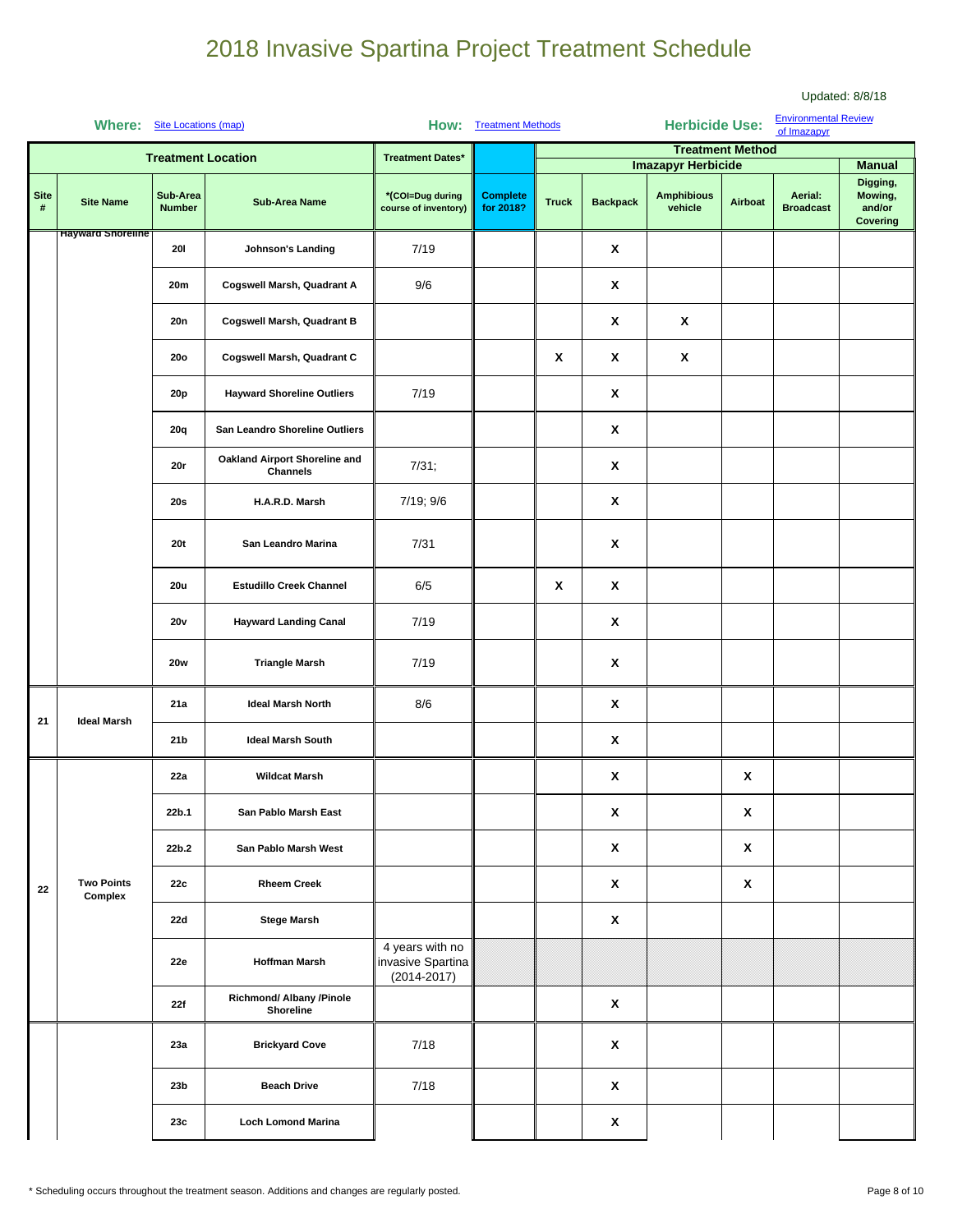|                  | <b>Where:</b> Site Locations (map) |                           |                                                   |                                                         | <b>How:</b> Treatment Methods | <b>Environmental Review</b><br><b>Herbicide Use:</b><br>of Imazapyr |                 |                              |                         |                             |                                           |
|------------------|------------------------------------|---------------------------|---------------------------------------------------|---------------------------------------------------------|-------------------------------|---------------------------------------------------------------------|-----------------|------------------------------|-------------------------|-----------------------------|-------------------------------------------|
|                  |                                    |                           | <b>Treatment Location</b>                         | <b>Treatment Dates*</b>                                 |                               |                                                                     |                 |                              | <b>Treatment Method</b> |                             |                                           |
|                  |                                    |                           |                                                   |                                                         |                               |                                                                     |                 | <b>Imazapyr Herbicide</b>    |                         |                             | <b>Manual</b>                             |
| <b>Site</b><br># | <b>Site Name</b>                   | Sub-Area<br><b>Number</b> | <b>Sub-Area Name</b>                              | *(COI=Dug during<br>course of inventory)                | <b>Complete</b><br>for 2018?  | <b>Truck</b>                                                        | <b>Backpack</b> | <b>Amphibious</b><br>vehicle | Airboat                 | Aerial:<br><b>Broadcast</b> | Digging,<br>Mowing,<br>and/or<br>Covering |
|                  |                                    | 23d.1                     | San Rafael Canal Mouth East                       | 7/18                                                    |                               |                                                                     | X               |                              |                         |                             |                                           |
|                  |                                    | 23d.2                     | San Rafael Canal Mouth West                       |                                                         |                               |                                                                     | Χ               |                              |                         |                             |                                           |
|                  |                                    | 23e                       | <b>Muzzi &amp; Martas Marsh</b>                   |                                                         |                               |                                                                     | X               |                              |                         |                             | X                                         |
|                  |                                    | 23f                       | <b>Paradise Cay</b>                               |                                                         |                               |                                                                     | X               |                              |                         |                             |                                           |
| 23               | <b>Marin Outliers</b>              | 23g                       | <b>Greenwood Cove</b>                             |                                                         |                               |                                                                     | X               |                              |                         |                             |                                           |
|                  |                                    | 23h                       | <b>Strawberry Point</b>                           |                                                         |                               |                                                                     | X               |                              |                         |                             | X                                         |
|                  |                                    | 23i                       | <b>Strawberry Cove</b>                            | 7/18                                                    |                               |                                                                     | X               |                              |                         |                             |                                           |
|                  |                                    | 23ј                       | <b>Bothin Marsh</b>                               |                                                         |                               |                                                                     | X               |                              |                         |                             |                                           |
|                  |                                    | 23k                       | <b>Sausalito</b>                                  | 3 years with no<br>invasive Spartina<br>$(2015 - 2017)$ |                               |                                                                     |                 |                              |                         |                             |                                           |
|                  |                                    | 231                       | <b>Starkweather Park</b>                          | 2 years with no<br>invasive Spartina<br>$(2016 - 2017)$ |                               |                                                                     |                 |                              |                         |                             |                                           |
|                  |                                    | 23m                       | Novato                                            | 2 years with no<br>invasive Spartina<br>$(2016 - 2017)$ |                               |                                                                     |                 |                              |                         |                             |                                           |
|                  |                                    | 23n                       | Triangle Marsh & shoreline                        |                                                         |                               |                                                                     |                 |                              |                         |                             | X                                         |
|                  |                                    | 23o                       | China Camp                                        | No Invasive<br>Spartina 2017                            |                               |                                                                     |                 |                              |                         |                             |                                           |
|                  |                                    | 24a                       | Upper Petaluma River- Upstream<br>of Grey's Field |                                                         |                               |                                                                     | X               |                              | $\pmb{\chi}$            |                             |                                           |
| 24               | <b>Petaluma River</b>              | 24b                       | Grey's Field                                      | 7 years with no<br>invasive Spartina<br>$(2011 - 2017)$ |                               |                                                                     |                 |                              |                         |                             |                                           |
|                  |                                    | 24c                       | Petaluma Marsh                                    |                                                         |                               |                                                                     | X               |                              | X                       |                             |                                           |
|                  |                                    | 25a                       | <b>Tom's Point (Tomales Bay)</b>                  |                                                         |                               |                                                                     |                 |                              |                         |                             | X                                         |
|                  |                                    | 25b                       | <b>Limantour Estero</b>                           | 7 years with no<br>invasive Spartina<br>$(2012 - 2018)$ |                               |                                                                     |                 |                              |                         |                             |                                           |
| 25               | <b>Outer Coast</b>                 | 25c                       | <b>Drakes Estero</b>                              | 6 years with no<br>invasive Spartina<br>$(2013 - 2018)$ |                               |                                                                     |                 |                              |                         |                             |                                           |
|                  |                                    | 25d                       | <b>Bolinas Lagoon north</b>                       |                                                         |                               |                                                                     | X               |                              |                         |                             |                                           |
|                  |                                    | 25e                       | <b>Bolinas Lagoon south</b>                       | 5 years with no<br>invasive Spartina<br>$(2013 - 2017)$ |                               |                                                                     |                 |                              |                         |                             |                                           |